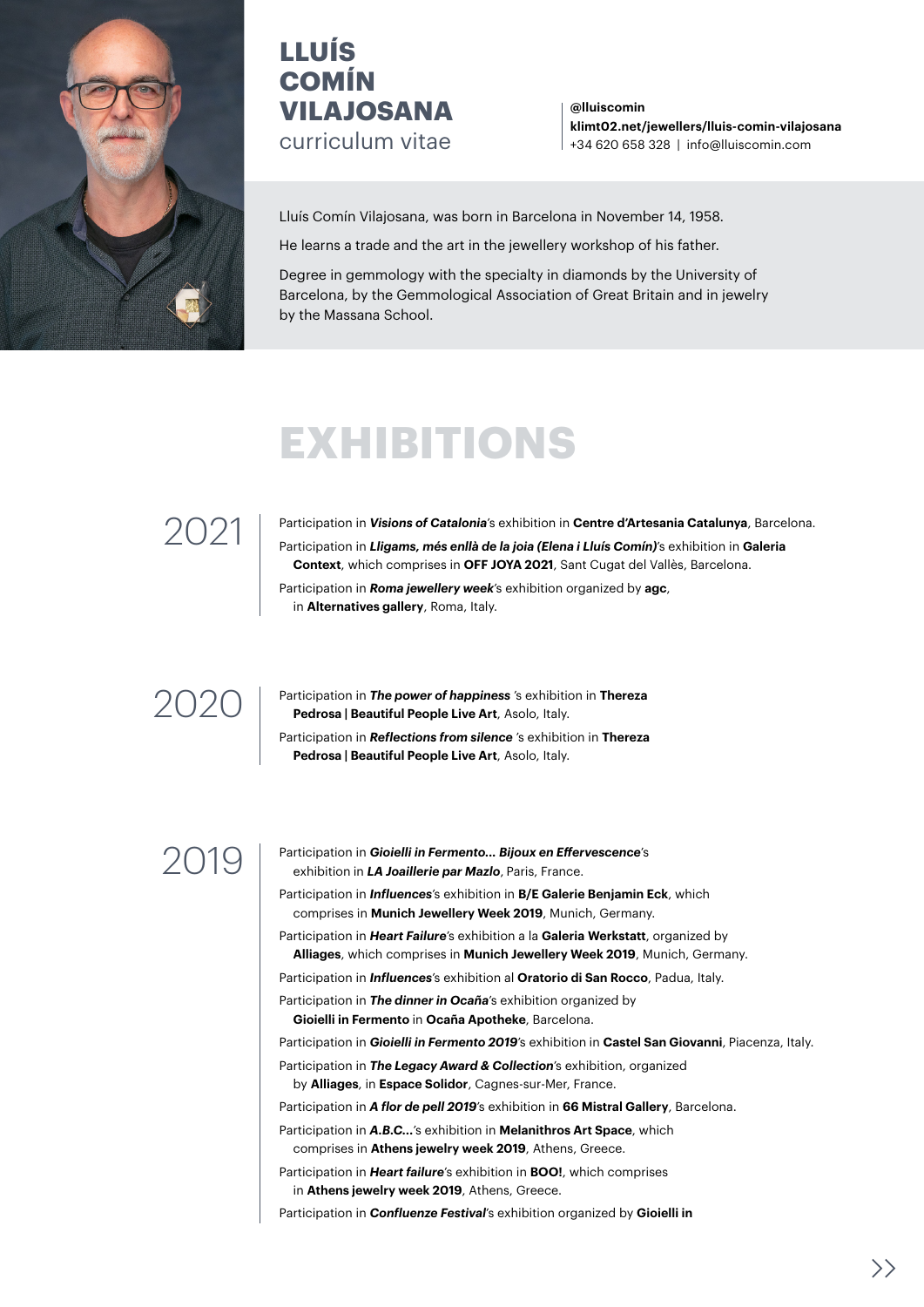**Fermento** in **Museo di Storia Naturale del Mediterraneo**, Livorno, Italy. Participation in *Made with intention*'s exhibition in **Taboo studio**, San Diego, California, U.S. Participation in *Influences*'s exhibition in **Studio de Meo**, Livorno, Italy. Participation in *Unearthing new european makers for 2019*'s exhibition in **Patina Gallery**, Santa Fe, Nuevo México, U.S. Participation in *Confluenze Festival*'s exhibition organized by **Gioielli in Fermento** in **Chiostro dell'Abbazia di San Colombano**, Bobbio, Italy. Participation in *Confluenze Festival*'s exhibition organitzada per **Gioielli in Fermento** al **[Castello di Nibbiano](https://www.facebook.com/events/335852700676397/)**, Bobbio, Italy. Participation in **[Atelier Galerie Caractere](https://galeriecaractere.com/)**'s exhibition, Neuchâtel, Switzerland. Participation in **[Thereza Pedrosa | Beautiful People Live Art](https://www.facebook.com/BeautifulPeopleLiveArt/?eid=ARCf_XuHLuI_-88bN3xouAjeQ6GA-raTcFPcxyS9E5Pkp0P5rYLw1j4A7i_c53MCEeKPtXMSUiULUhzC)**'s opening exhibition, Asolo, Italy. Participation in *[Trobades · Incontri · Encuentros · Encounters](https://www.facebook.com/events/397675857613175/)*'s exhibition in **66 Mistral Gallery**, Barcelona. Participation in *[Tresors 2019](https://www.facebook.com/TresorsContemporaryCatalanJewellery/)*'s exhibition in **[JOYA 2019](http://preview.joyabarcelona.com/)**, Barcelona. Participation in **[Gioielli in Fermento](https://gioiellinfermento.com/2019/09/24/barcelona-2019/)**'s exhibition in **[JOYA 2019](http://preview.joyabarcelona.com/)**, Barcelona. Participation in *[Wechselspiel](https://www.luziavogt.ch/news.html)*'s exhibition in **[Pforzheim Galerie](https://www.pforzheim.de/pforzheim-galerie.html)**, Pforzheim, Germany. Participation in *[Heart Failure](https://alliages.org/heart-failure-in-madrid)* in **[Galeria](https://www.lalabeyou.com/) Lalabeyou**, organized by **Alliages**, Madrid, Spain. Participation in *[Influences](https://art925.wordpress.com/2019/11/01/influences-contemporary-jewelry-exhibit-in-florence/)*'s exhibition in **[YOKO Takirai Designs](http://www.yokotakirai.com/)**, Florence, Italy. Participation in **[Thereza Pedrosa | Beautiful People Live Art](https://www.sieraadartfair.com/participants-2019/)**'s exhibition in **[Sieraad Art Fair](https://www.sieraadartfair.com/)**, Amsterdam, Nederlands. Participation in *[Influences](https://www.facebook.com/events/2180627592037113/)*'s exhibition in **[Thereza Pedrosa | Beautiful People Live Art](https://www.facebook.com/BeautifulPeopleLiveArt/?eid=ARCf_XuHLuI_-88bN3xouAjeQ6GA-raTcFPcxyS9E5Pkp0P5rYLw1j4A7i_c53MCEeKPtXMSUiULUhzC)**, Asolo, Italy.

2018 Participation in *Influences*'s exhibition in **B/E Galerie Benjamin Eck**, which comprises in **Munich Jewellery Week 2018**, Munich, Germany.

> Participation in *Tresors 2018*'s exhibition in **Galeria Octubre**, which comprises in **Melting Point 2018**, Valencia.

Participation in *Joyas cruzadas 2*'s exhibition in **Centre del Carme**, which comprises in **Melting Point 2018**, Valencia.

Participation in *A flor de pell 2018*'s exhibition in **66 Mistral Gallery**, Barcelona.

Participation in *Influences*'s exhibition in **Studio de Meo**, Livorno, Italy.

Participation in *Gioielli in Fermento 2018*'s exhibition in **Castel San Giovanni**, Piacenza, Italy.

Participation in *Tresors 2018*'s exhibition en **La Galeller**, Valencia.

Participation in *Premio de la Fondazione Cominelli*'s exhibition, San Felice del Benaco, Italy.

Participation in *Gioielli in Fermento 2018*'s exhibition in **Oratorio di San Rocco**, Padua, Italy.

Participation in *Influences*'s exhibition in **66 Mistral Gallery**,

which comprises in **OFF JOYA 2018**, Barcelona.

Participation in *Gioielli in Fermento 2018*'s exhibition in **Disseny HUB**, which comprises in **JOYA 2018**, Barcelona.

Participation in *Tresors 2018*'s exhibition in **Espace apace: Art**, organizada por **Alliages**, Lille, France.

Participation in *Arrêt Cardiaque*'s exhibition in **Espace apace: Art**, organizada por **Alliages**, Lille, France.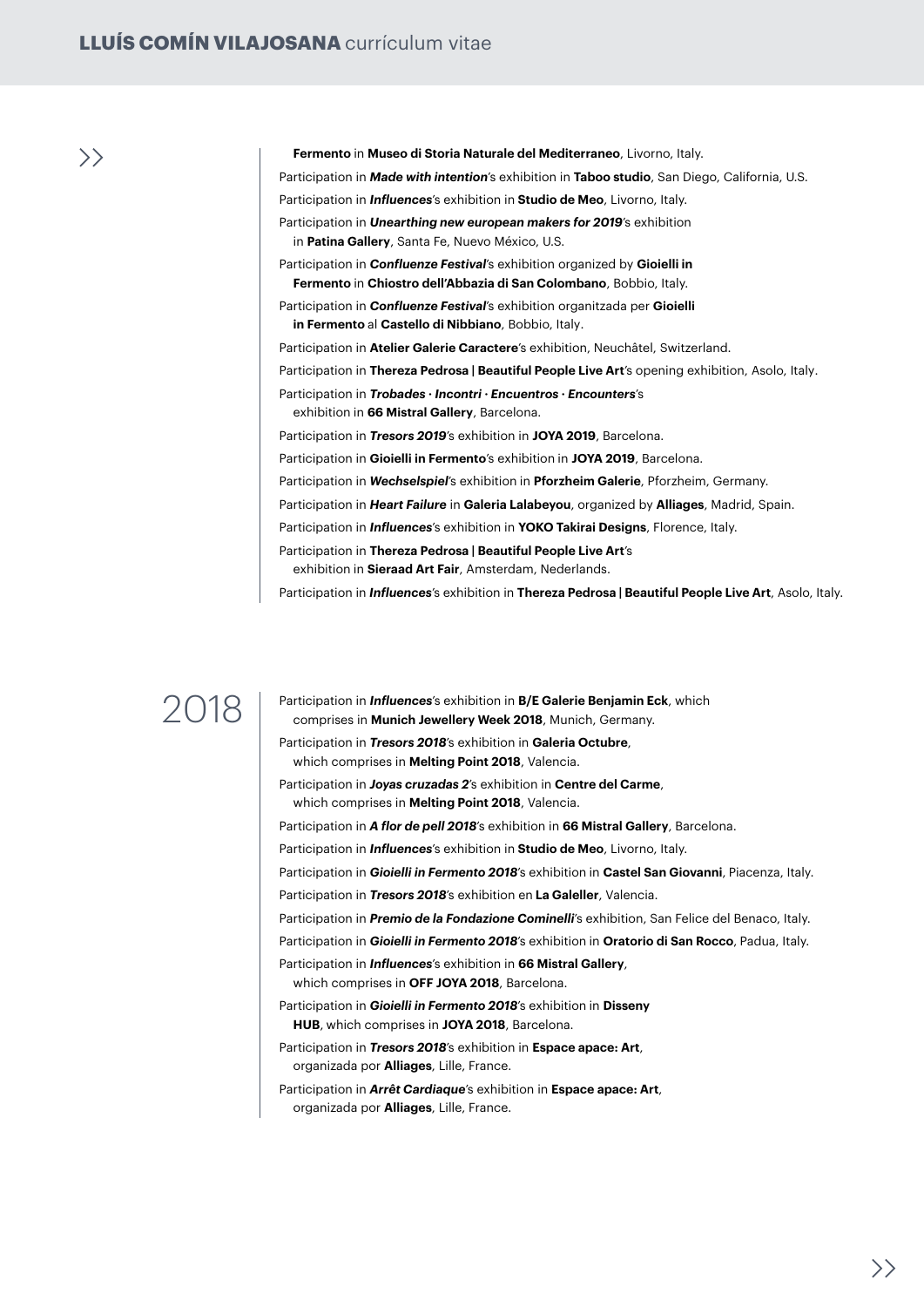2017 Participation in *La porta dels Somnis*'s exhibition in **Galeria Margarida Aldabó**, Lleida. Participation in *A flor de pell 2017*'s exhibition in **66 Mistral Gallery**, Barcelona. Participation in *Gioielli in Fermento-Master collection*'s exhibition in **Torre Fornello**, Italy. Participation in *Ithaca* al **Oratorio di San Rocco**'s exhibition, Padua, Italy. Participation in *Tresors 2017*'s exhibition, in **Context Gallery**, Sant Cugat del Vallès, Barcelona. Participation in *Natura Pretiosa*'s exhibition organized by **agc**, in **Museo di Storia Naturale del Mediterraneo**, Livorno, Italy. Participation in *Master Collection*'s exhibition organized by **Gioielli in Fermento** in **Ocaña Apotheke**, which comprises in **OFF JOYA 2017**, Barcelona.

Participation in *Beijing International Jewelry Art Exhibition 2017* in **Beijing Institute of fashion Technology**, Beijing, China.

### 2016

Participation in **Alliages 2016**'s permanent exhibition, Lille, France.

Participation in *Le Giornate Europee dei Mestieri d'Arte*'s exhibition with **Gioielli in Fermento** in **Laboratorio Stefano Rossi**, Italy.

Participation in *Passion Bijou*'s exhibition by **Marianne Gassier** in **Melting Point 2016**, Valencia.

Participation in *The Alliages Legacy collect*'s exhibition in **Melting Point 2016**, Valencia.

Participation in *JOYA inspiración en el pasado*'s exhibition in **Museo de la Evolución Humana**, Burgos.

Participation in *Ithaca*'s exhibition in **Studio de Meo**, Livorno, Italy.

Participation in *Gioielli in Fermento 2016*'s exhibition in **Torre Fornello**, Italy.

Participation in **MaxMara-Piazza Cavalli**'s exhibition organized by **Gioielli in Fermento**, Piacenza, Italy.

Participation in *TRESORS: Joyería Contemporánea Catalana*'s exhibition in **PAOLA PÉREZ Gallery**, Bogota, Colombia.

Participation in *R-EVOLUCIONS*'s exhibition in **66 Mistral Gallery**, which comprises in **OFF JOYA 2016,** Barcelona.

Participation in *SINERGIA'16* in **Estudi Montserrat Lacomba**, Girona.

2015 Participation in **Alliages 2015**'s permanent exhibition, Lille, France.

Participation in *Gioielli in Fermento 2015*'s exhibition in **Torre Fornello**, Italy.

Participation in the exhibition organized by **Gioielli in Fermento**

in **Museo Bijou Di**, Casalmaggiore, Italy.

Participation in the exhibition organized by **Gioielli in Fermento** in **Cassina** shop, Barcelona.

Participation in **Alliages**'s exhibition in **JOYA 2015**, Barcelona.

Participation in *Ithaca*'s exhibition in **66 Mistral Gallery** which comprises in **OFF JOYA 2015**, Barcelona.

Participation in *Transmission*'s exhibition in **Studio 411 Gallery**, Montpellier, France.



2014 **Ludus Gemmarum**, exhibition together with Montserrat Lacomba in **Comín - joieria creativa** which comprises in **OFF JOYA 2014**, Barcelona.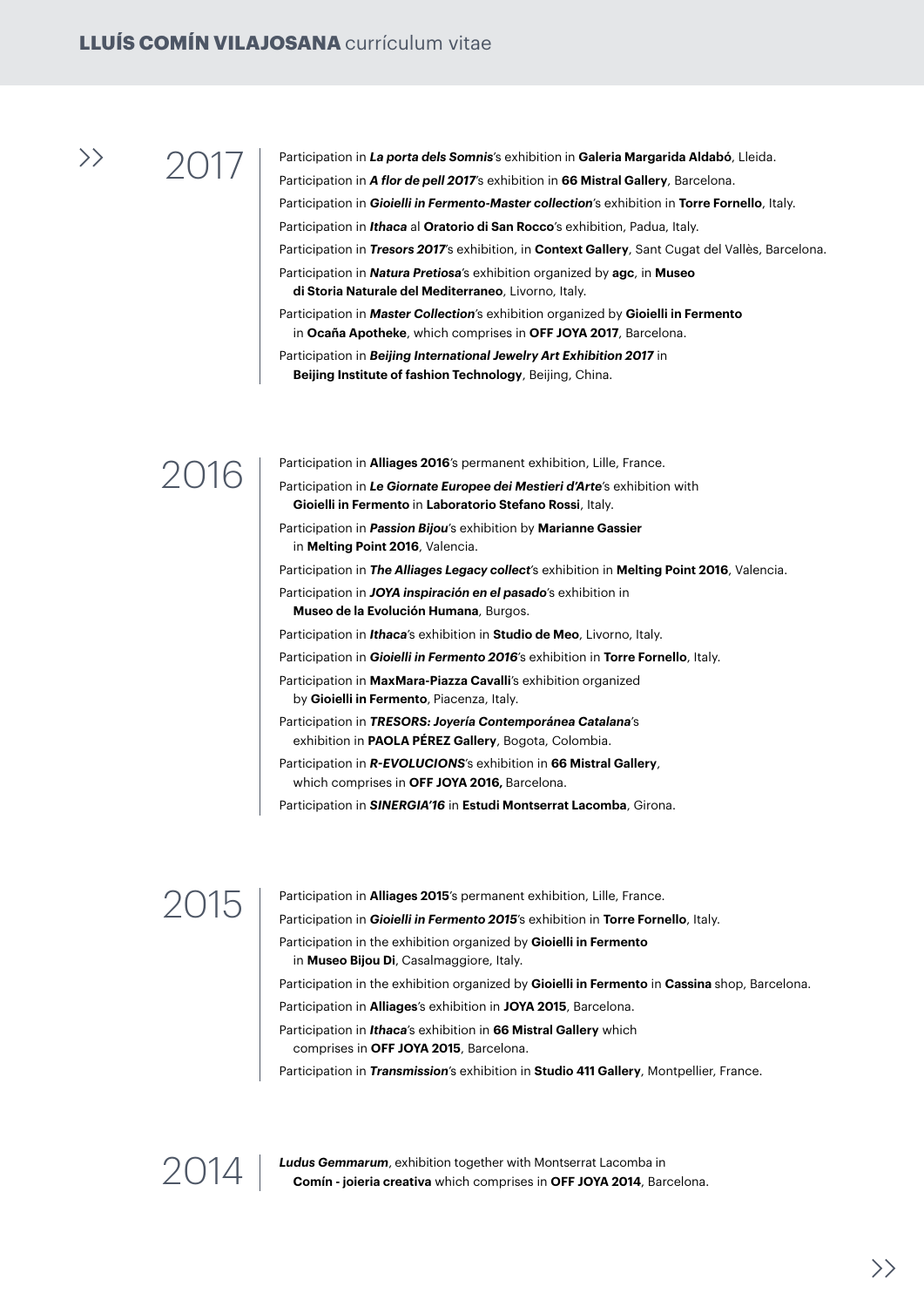1986 *Joies de Catalunya*, **Galerie am Graben**, Vienna, Austria. **Galerie Detall**, Groningen, Netherlands. **Galerie Marzee**, Nijmegen, Netherlands. **Galerie Beeld & Aambeeld**, Enschede, Netherlands. **Trits Sieraden**, Delft, Netherlands. **La Casa de España**, Utrecht, Netherlands. **Galeria Fecit**, Sant Feliu de Guíxols, Girona.

1985 Participation in **Biennial Internacional Copy Art** on the premises of **F.A.D.**<br>Rejected Catalunya, Sohmuskmuseum Pforzheim, Germany *Joies de Catalunya*, **Schmuckmuseum Pforzheim**, Germany. Participation with four jewels in **Generalitat de Catalunya**'s stand in **Fira de mostres 85**. *Joies de Catalunya*, **Galerie Handwerk**, Munich, Germany. *Joies de Catalunya*, **Städtisches Museum**, Schwäbisch Gmünd, Germany. Competition and exhibition *Schmuck/Für/Kopf/Und/Haar*, **Schmuckmuseum**, Pforzheim, Germany. *Joies d'avui a Catalunya*, **Cinc D'oros Bookstore**, Barcelona.

Participation in *Què és l'Obra Gràfica?* exhibition, **L'Estel**, Barcelona.

1984

1983 Participation in *MMini Gravat internacional Cadaquès*, exhibiting the engravings in **Fort Gallery** in Cadaquès, **René Metràs Gallery** in Barcelona and **Seiquer Gallery** in Madrid. Participation with one engraving in *tribute to Stendhal* organized by the **F.A.D.**, Barcelona. Painting and engraving, **L'Estel**, Barcelona.

1982 | Jewels, Marzo-Mart Factory, Bassel, Switzerland.<br>Low reliefs and jewels, **Cultural Showroom Sant Jordi**, Barcelona. Jewels, **Galeria Laurent**, Barcelona Low reliefs and jewels, **Hotel Majèstic**, Barcelona. Participation with one drawing in *Trobada internacional de Màgia*, Platja d'Aro, Girona.

1981 Jewels and drawings, **Galeria Xaloc**, Platja d'Aro, Girona.

1980 Jewels and drawings, **Palau dels Comtes**, Centelles, Barcelona. Participation with **Escola Massana** in **Museu de l'Hospitalet**'s exhibition, Barcelona. Jewels, **Espai Roca**, Sabadell, Barcelona. Jewels, **Banca Catalana**, Moià, Barcelona.